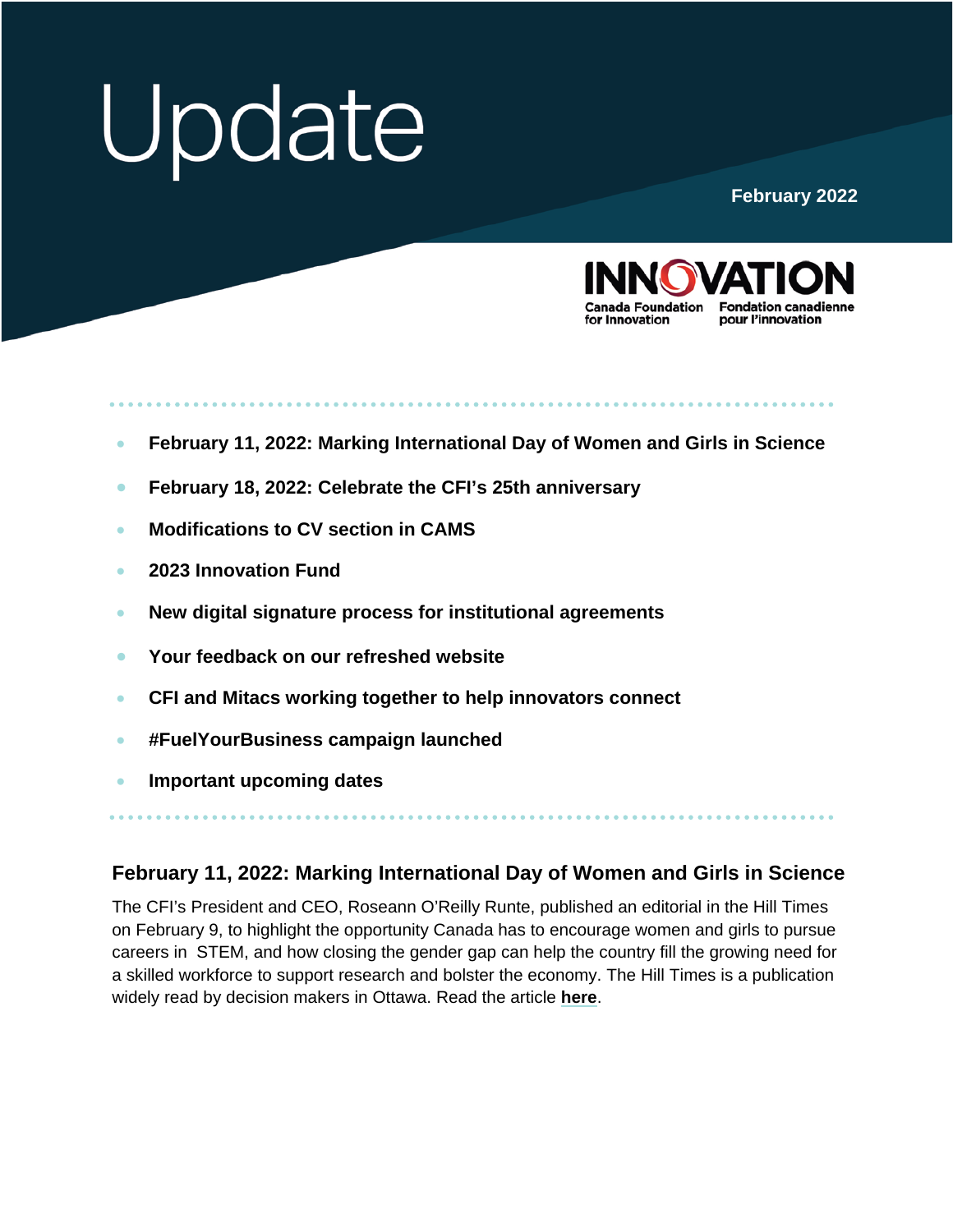### <span id="page-1-0"></span>Jpdate

### **February 18, 2022: Celebrate the CFI's 25th anniversary**

February 18, 2022, marks the date 25 years ago when the Government of Canada created the Canada Foundation for Innovation. Over the last few months, our anniversary has offered the perfect occasion to celebrate everything Canada's research community has accomplished over a quarter-century. We have compiled all of our anniversary activities in one place **[on our website](https://www.innovation.ca/celebrate-with-us)**. We will continue our celebration through the spring, so we encourage you to use #PromisingFutureNow on social media to share stories, testimonials, images or videos of CFIfunded infrastructure and the talented researchers and students who are using it. You may also want to consider getting in touch with our **[communications team](mailto:elizabeth.shilts@innovation.ca)** if you have a researcher with a story to share through a "selfie video" for **[our collection](https://www.youtube.com/playlist?list=PLy_LO21HROEAVg9StfNBIMQkcJHCKdsTS)**, or with any other ideas to help promote our anniversary.

### **Modifications to CV section in CAMS**

Our CV requirements have changed to be more inclusive. The section of the CV formerly called "List of published contributions" has been renamed to "Most significant contributions" and researchers can now list both traditional and non-traditional research outputs. This revised CV will be used in all our competitions requiring CVs.

Traditional and non-traditional research outputs include, for example:

- Publishing research articles
- Reporting new knowledge or data (such as presenting at conferences and other venues)
- Developing new technologies
- Producing software
- Creating intellectual property
- Contributing to policy or business decisions
- Training highly qualified personnel
- Conducting community engagement and outreach activities
- Producing community products such as Indigenous scholarly works, cultural sensitivity training, etc.
- Discussing an article, book, presentation or other research on social media, podcasts and blogs
- Curating public exhibitions and events.

These changes will appear in CAMS in early March. Email your questions to **[2023IF@innovation.ca.](mailto:2023IF@innovation.ca)**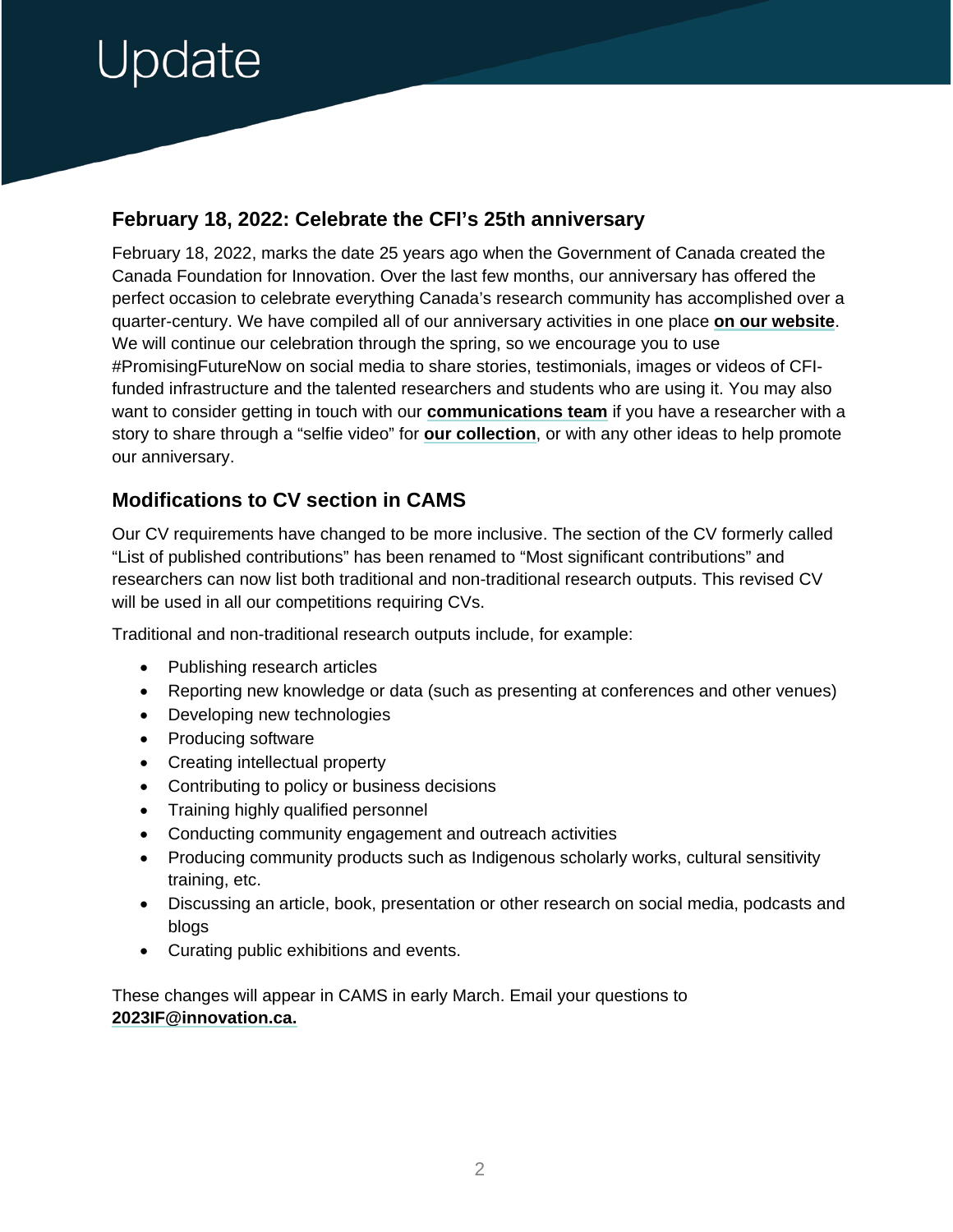## <span id="page-2-0"></span>Update

### **2023 Innovation Fund**

Material (video recording, slides from the presentation, and a Frequently Asked Questions) from the information session for the 2023 competition of the Innovation Fund is now available **[here](https://www.innovation.ca/apply-manage-awards/funding-opportunities/innovation-fund#!nav-apply)** on our website.

#### **New digital signature process for institutional agreements**

We have established a new digital signature process to approve institutional agreements using DocuSign. Instructions on how to update your institutional agreement using our new digital signature process are included on the "Resources to apply and manage your awards" page (under "Apply & manage your awards") at Innovation.ca. You need to update your institutional agreement when there is a change to your signing authorities.

#### **Your feedback on our refreshed website**

It has been a few months since we launched our refreshed website, **[Innovation.ca](https://www.innovation.ca/)**, with a new look and more intuitive navigation. Now that you and your colleagues have had time to use the site, we would love your feedback. Do you like the new design? Can you easily find what you are looking for when you visit? Do you find the language easy to understand? If you have feedback to share, please send it to us at **[feedback@innovation.ca](mailto:feedback@innovation.ca)**. You can also offer your input through a quick-survey pop-up window that is currently on our site.

#### **CFI and Mitacs working together to help innovators connect**

Last November, we informed you that the CFI and Mitacs are now working together to help innovators and entrepreneurs in all sectors access the R&D they need to innovate and succeed.

As part of this initiative, the Research Facilities Navigator has become an essential tool in Mitacs's mission to connect industry with research-based solutions to business challenges. This means that facilities listed in the Navigator have even greater potential to be discovered. Researchers can also use this opportunity to connect — or reconnect — with Mitacs to share their interests regarding the private-sector organizations, industries or other partners they would like to collaborate with. Email **[navigator@innovation.ca](mailto:navigator@innovation.ca)** to learn more.

You can help researchers at your institution reach potential partners and benefit from opportunities like our partnership with Mitacs by encouraging them to list their eligible facility on the Navigator. Since its launch in 2013, the Navigator has helped hundreds of innovators locate and connect with publicly funded research facilities that are open to collaboration. Visit **[listyourlab.innovation.ca](https://listyourlab.innovation.ca/)** for more information.